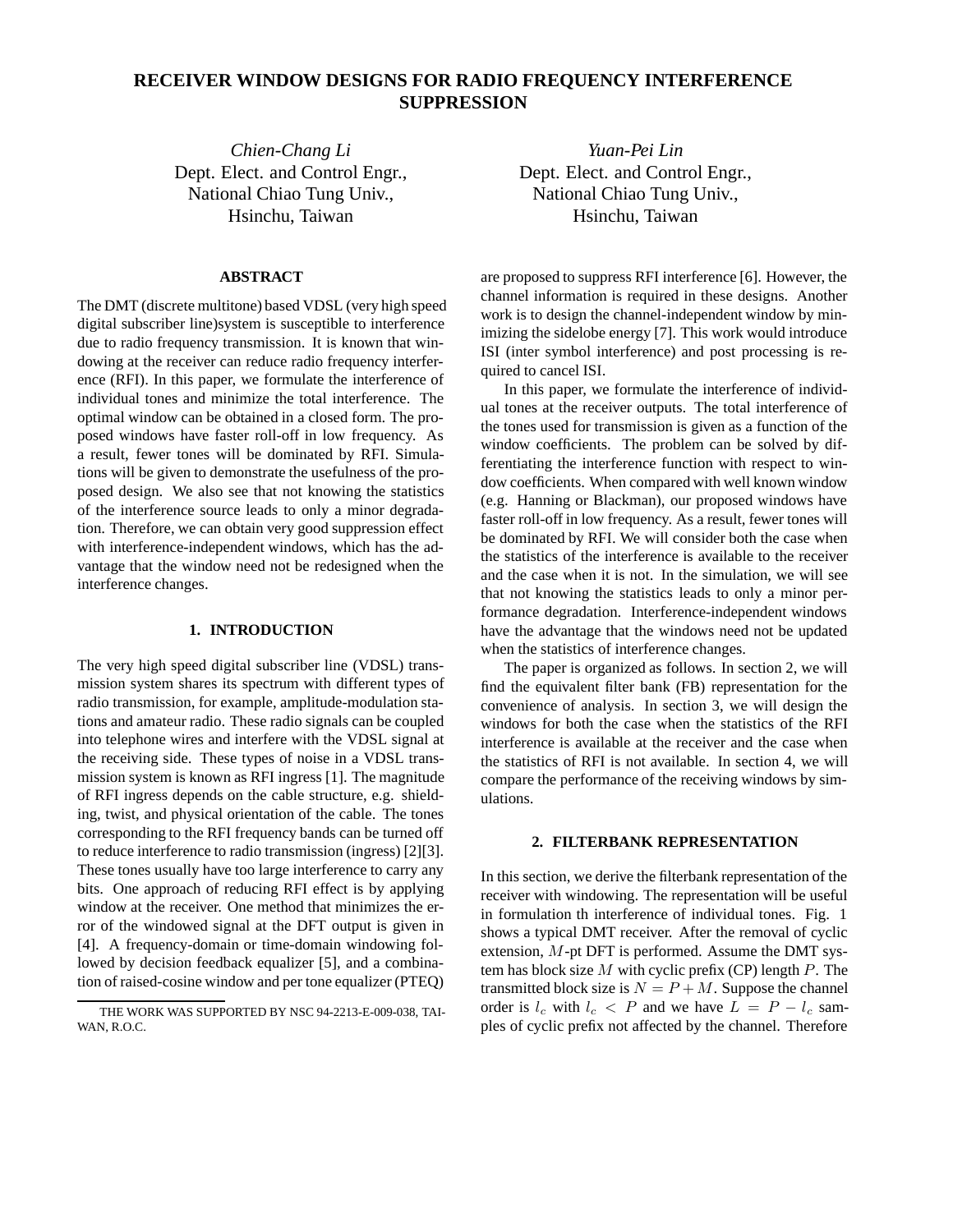there are  $M + L$  samples free from inter-block interference for each block. To apply windows, the receiver takes the  $M + L$  samples, multiplies the first L samples by window coefficients  $w(n)$ ,  $n = 0, 1, \dots, L-1$  and multiplies the last L samples by  $1 - w(n)$ . Assume  $\mathbf{w} = [w_0 \cdots w_{L-1}]^T$ is the  $L \times 1$  window coefficient vector. Fig. 2 shows the equivalent matrix representation of the DMT receiver with windowing. The matrix **B** in Fig. 2 is given by

$$
\mathbf{B} = \begin{pmatrix} 0 & 0 & I_{M-L} & 0 \\ 0_{L \times (P-L)} & \mathbf{C} & 0 & \mathbf{D} \end{pmatrix}, \quad (1)
$$

where

$$
\mathbf{C} = \begin{pmatrix} w_0 & 0 & \cdots & 0 \\ 0 & w_1 & \ddots & \vdots \\ \vdots & \ddots & \ddots & 0 \\ 0 & \cdots & w_{L-1} \end{pmatrix}
$$
 (2)  

$$
\mathbf{D} = \mathbf{I}_L - \mathbf{C}
$$
 (3)

The structure in Fig. 2 has an equivalent filter bank representation [8] as shown in Fig. 3. The M receiving filters  $H_i(z)$  for  $i = 0, 1, \dots, M - 1$  are related to **B** and **W** by

$$
\begin{pmatrix} H_0(z) \\ H_1(z) \\ \vdots \\ H_{M-1}(z) \end{pmatrix} = \mathbf{W}\mathbf{B} \begin{pmatrix} 1 \\ z \\ \vdots \\ z^{N-1} \end{pmatrix} .
$$
 (4)

Using the expression of **B** in (1), we can verify that the coefficients of the first receiving filter $h_0(n)$  are given by

$$
h_0(n) = \begin{cases} w_{-n-P+L}, & -(P-1) \le n \le -(P-L) \\ 1, & -(N-L-1) \le n \le -P \\ 1 - w_{-n-N+L}, & -(N-1) \le n \le -(N-L) \\ 0, & \text{otherwise.} \end{cases}
$$
(5)

We can further verify that  $H_i(z)$  is related to  $H_0(z)$  by

$$
H_i(z) = W^{-iP} H_0(zW^i),\tag{6}
$$

where  $W = e^{-j\frac{2\pi}{M}}$ . The *i*-th receiving filter is essentially a shifted version of  $H_0(z)$ .



Figure 1: Traditional DMT receiver.



Figure 2: Matrix representation of a DMT receiver with windowing.



Figure 3: Filter bank representation of a DMT receiver with windowing.

#### **3. OPTIMUM WINDOW DESIGN**

In this section we formulate the interference of individual tones. We show that the optimal window coefficients can be obtained by using first order necessary condition [9]. We will consider two cases. In the first case, the statistics of RFI is assumed to be available to the receiver. In the second case, we assume the statistics of RFI frequency is not known to the receiver.

# **Informed receivers:**

The RFI is known to be a narrow band noise. For the duration of one VDSL symbol, it can be considered as sinusoids. We assume that RFI interference occurs at frequency  $\omega_l$  with amplitude  $\alpha_l$  and phase  $\theta_l$ ,  $l = 0, \dots, R - 1$ . Thus we can model the interference as

$$
v(n) = \sum_{l=0}^{R-1} \alpha_l \cos(\omega_l n + \theta_l).
$$
 (7)

To analyze the effect of interference, we apply the interferenceonly signal  $v(n)$  to the receiver (Fig. 3). The output of the  $i$ -th receiving filter is

$$
u_i(n) = \frac{1}{2} \sum_{l=0}^{R-1} \alpha_l [c_{l,i} e^{j(\omega_l n + \theta_l)} + c'_{l,i} e^{-j(\omega_l n + \theta_l)}], \quad (8)
$$

where  $c_{l,i} = H_i(e^{j\omega_l})$  and  $c'_{l,i} = H_i(e^{-j\omega_l})$ . The interference at the *i*-th receiver output is  $y_i(n) = u_i(Nn)$ , which has the same amplitude as  $u_i(n)$ . To suppress the total in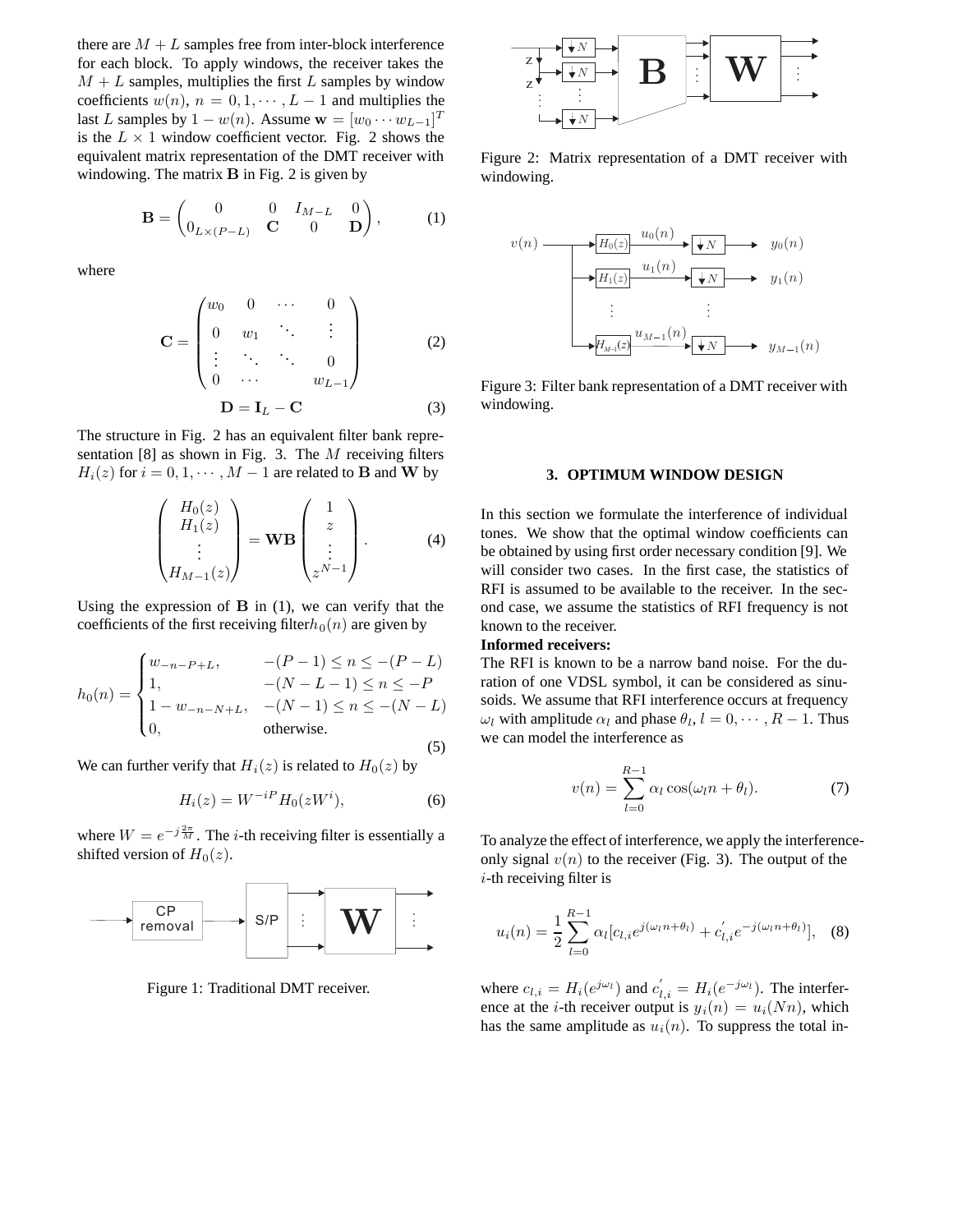terference, we can minimize

$$
J = \sum_{l=0}^{R-1} \sum_{i=0, i \in U}^{M-1} \alpha_l^2 [ |c_{l,i}|^2 + |c'_{l,i}|^2 ] \tag{9}
$$

where  $U$  is the set of tones that are used for transmission.

$$
c_{l,i} = W^{-iP} H_0(e^{j(\omega_l - 2\pi i/M)})
$$
  
\n
$$
c'_{l,i} = W^{-iP} H_0(e^{-j(\omega_l - 2\pi i/M)})
$$
\n(10)

# **Window design for informed receivers:**

With the above expressions, the objection function in (9) can be written as

$$
J = \sum_{l=0}^{R-1} \sum_{i=0, i \in U}^{M-1} \alpha_l^2 \quad [|H_0(e^{j(\omega_l - 2\pi i/M)})|^2 + |H_0(e^{-j(\omega_l - 2\pi i/M)})|^2]
$$
(11)

From (5) we can verify that  $H_0(e^{j(\omega_l-2\pi i/M)})$  can be given in terms of the window coefficients as

$$
H_0(e^{j(\omega_l - 2\pi i/M)}) = b_{l,i} + \mathbf{a}_{l,i}^{\dagger} \mathbf{w},\tag{12}
$$

where the notation '†' denotes Hermitian,  $b_{l,i}$  is a scalar and  $a_{l,i}$  is a  $L \times 1$  column vectors given respectively by

$$
b_{l,i} = \sum_{\substack{l=P \ e^{j(\omega_l - 2\pi i/M)l}, \\ e^{j(\omega_l - 2\pi i/M)(P-L+m)}}}^{P+M-1} e^{j(\omega_l - 2\pi i/M)(P-L+m)} \tag{13}
$$

Similarly, we can verify that  $H_0(e^{-j(\omega_l+2\pi i/M)})$  can be expressed by

$$
H_0(e^{-j(\omega_l+2\pi i/M)}) = b'_{l,i} + \mathbf{a'}_{l,i}^{\dagger} \mathbf{w},\tag{14}
$$

where  $b'_{l,i}$  and  $\mathbf{a'}_{l,i}$  are respectively

$$
b'_{l,i} = \sum_{\substack{l=P \ -j(\omega_l+2\pi i/M)(P-L+m)}}^{P+M-1} e^{-j(\omega_l+2\pi i/M)l},
$$
  
\n[**a'**<sub>l,i</sub>]<sub>m</sub> =  $e^{-j(\omega_l+2\pi i/M)(P-L+m)}$  (15)

Using  $(11)$  to  $(15)$ , we can derive,

$$
J = \mathbf{w}^T (\mathbf{A}^\dagger \mathbf{A} + \mathbf{A'}^\dagger \mathbf{A'}) \mathbf{w} + \mathbf{w}^T (\mathbf{A}^\dagger \mathbf{b} + {\mathbf{A'}^\dagger \mathbf{b'}}) + (\mathbf{b}^\dagger \mathbf{A} + {\mathbf{b'}^\dagger \mathbf{A'}}) \mathbf{w} + ||\mathbf{b}||^2 + ||\mathbf{b'}||^2.
$$
 (16)

The matrices **A** and  $\mathbf{A}'$  are of dimensions  $RM \times L$ , and **b** and **b**<sup> $\prime$ </sup> are  $RM \times 1$  column vectors given by

$$
\mathbf{A} = \begin{pmatrix} \mathbf{A}_0 \\ \vdots \\ \mathbf{A}_{R-1} \end{pmatrix}, \mathbf{A}' = \begin{pmatrix} \mathbf{A}'_0 \\ \vdots \\ \mathbf{A}'_{R-1} \end{pmatrix}, \quad (17)
$$

$$
\mathbf{b} = \begin{pmatrix} \mathbf{b}_0 \\ \vdots \\ \mathbf{b}_{R-1} \end{pmatrix}, \mathbf{b}' = \begin{pmatrix} \mathbf{b}'_0 \\ \vdots \\ \mathbf{b}'_{R-1} \end{pmatrix}, \tag{18}
$$

where  $A_l$  and  $A'_l$  are  $M \times L$  matrices, and  $b_l$  and  $b'_l$  are  $M \times 1$  column vectors given by

$$
\mathbf{A}_{l} = \alpha_{l} \begin{pmatrix} \mathbf{a}_{l,0} \\ \vdots \\ \mathbf{a}_{l,M-1} \end{pmatrix}, \mathbf{A}_{l}^{\prime} = \alpha_{l} \begin{pmatrix} \mathbf{a}_{l,0}^{\prime} \\ \vdots \\ \mathbf{a}_{l,M-1}^{\prime} \end{pmatrix}, \qquad (19)
$$

$$
\mathbf{b}_{l} = \alpha_{l} \begin{pmatrix} b_{l,0} \\ \vdots \\ b_{l,M-1} \end{pmatrix}, \mathbf{b}'_{l} = \alpha_{l} \begin{pmatrix} b'_{l,0} \\ \vdots \\ b'_{l,M-1} \end{pmatrix}.
$$
 (20)

From (16), we can obtain the solution of the optimal window **w** that minimizes the total interference by differentiating J with respect to **w**. Using first order necessary condition [9], we have

$$
\mathbf{w} = -[Re(\mathbf{A}^{\dagger}\mathbf{A} + \mathbf{A}^{'\dagger}\mathbf{A}')]^{-T}[Re(\mathbf{b}^{\dagger}\mathbf{A} + \mathbf{b}^{'\dagger}\mathbf{A}')]^{T}.
$$
\n(21)

where notation  $Re(X)$  denote the real part of X. **Uninformed receivers:**

We now consider the case when the statistics of RFI interference are not available to the receiver. In this case, the frequency and amplitude of RFI are not known. We can minimize the total interference by minimizing the following objective function

$$
J_1 = \int_{\omega_s}^{\pi} |H_0(e^{j\omega})|^2 d\omega,\tag{22}
$$

where  $\omega_s$  is the stopband bandedge. The objective function  $J_1$  is the stopband energy of  $H_0(e^{j\omega})$ .

**Window design for uninformed receivers:**

From (5) we can write  $H_0(e^{j\omega})$  as

$$
H_0(e^{j\omega}) = \mathbf{s}^\dagger \mathbf{g},\tag{23}
$$

where **s** and **g** are  $(M + L) \times 1$  column vectors given by

$$
\mathbf{s} = \begin{pmatrix} e^{-j\omega(P-L)} \\ e^{-j\omega(P-L+1)} \\ \dots \\ e^{-j\omega(P+M+1)} \end{pmatrix}, \mathbf{g} = \begin{pmatrix} \mathbf{w} \\ \mathbf{1}_{M-L} \\ \mathbf{1}_{L-\mathbf{w}} \end{pmatrix}.
$$
 (24)

The notation  $1_n$  denotes an  $n \times 1$  column vector whose elements are equal to one. Then the stopband energy  $J_1$  can be rewritten as

$$
J_1 = \int_{\omega_s}^{\pi} (\mathbf{g}^\dagger \mathbf{s} \mathbf{s}^\dagger \mathbf{g}) d\omega = \mathbf{g}^\dagger \mathbf{Q} \mathbf{g},\tag{25}
$$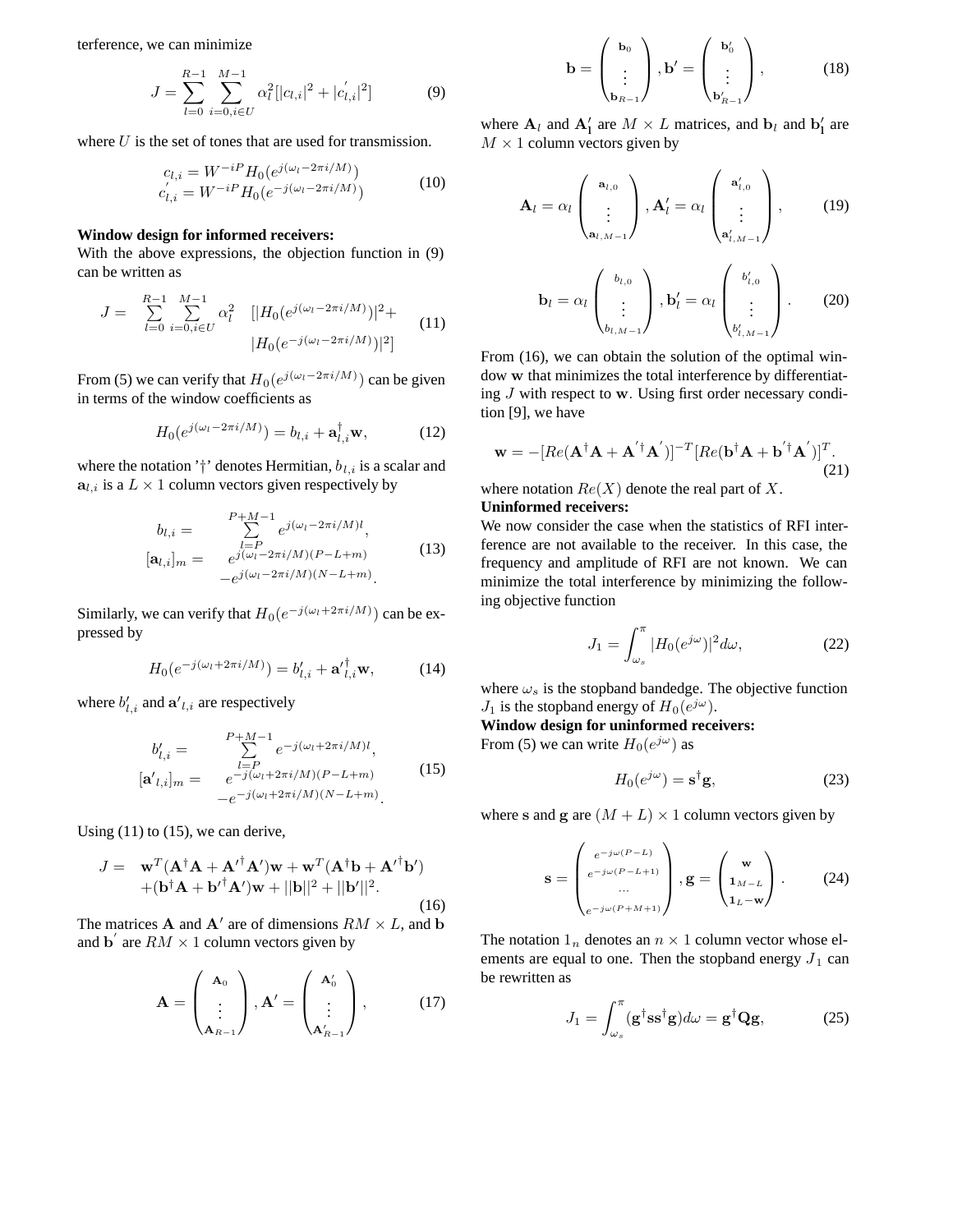where

$$
\mathbf{Q} = \int_{\omega_s}^{\pi} \mathbf{s} \mathbf{s}^{\dagger} d\omega. \tag{26}
$$

The elements of Q are given by

$$
[\mathbf{Q}]_{mn} = \begin{cases} \frac{-\sin(m-n)\omega_s}{(m-n)}, & m \neq n, \\ 1 - \omega_s, & m = n. \end{cases}
$$
 (27)

On the other hand, we can write **g** as

$$
g = d + Ew \tag{28}
$$

where  $\mathbf{d}^T = \begin{bmatrix} \mathbf{0} & \mathbf{1}_M^T \end{bmatrix}$ , and  $\mathbf{E}^T = \begin{bmatrix} \mathbf{I}_L & \mathbf{0} & -\mathbf{I}_L \end{bmatrix}$ . Using  $g = d + Ew$  and the first order necessary condition [9], we can obtain the following optimal solution **w** that minimizes the stopband energy

$$
\mathbf{w} = -(\mathbf{E}^T \mathbf{Q} \mathbf{E})^{-T} (\mathbf{E}^T \mathbf{Q}^T \mathbf{d})
$$
 (29)

## **4. SIMULATION**

In this section, we will evaluate the proposed window design technique. The DFT size  $M = 1024$ , cyclic prefix  $P = 80$ , and window length  $L = 20$ . The channel is VDSL loop1 of 4500ft, and RFI noise is simulated in differential mode with strength -55dBm and distance 6000ft [1]. We assume the RFI noise are of frequencies  $1.8MHz$ and 2.0MHz and design windows for informed receiver and uninformed receiver. The resulting two windows are called respectively  $w_0$  (informed) and  $w_1$  (uninformed).

To evaluate the performance of the two windows, we apply an interference only signal to the receiver. In this case, the DFT output  $y_k$  contains only interference. Fig. 4 shows the RFI interference  $\sigma_{y_k}^2$  at the DFT outputs. It shows that major interference occurs in the tones close to the RFI frequencies and the proposed windows have faster roll-off near the RFI source. Although Hanning and Blackman window have faster roll-off below the tone number 390, RFI is too small to be the dominated noise. Fig. 5 zooms in the part of Fig. 4 for the tones of indices from 350 to 512. Fig. 5 shows that, for the proposed windows, the RFI in neighborhood tones is smaller than that with other windows. As a result, the total interference of the proposed windows will be smaller; the total interference is given by

$$
\Phi = \sum_{k=0}^{M/2-1} \sigma_{y_k}^2.
$$
\n(30)

As a measure of performance, we calculate percentage of improvement with respect to the rectangular window,

$$
\frac{(\Phi_{rec} - \Phi)}{\Phi_{rec}} \times 100\%.
$$
 (31)

| Windows         | Percentage improvement |  |  |
|-----------------|------------------------|--|--|
| Wη              | 83.9%                  |  |  |
| $w_1$           | 83.3%                  |  |  |
| Hanning         | 42.9%                  |  |  |
| <b>Blackman</b> | 39.9%                  |  |  |

Table 1: Percentages of improvement of the windowed DMT system in terms of RFI with respect to the conventional DMT system

| Loop              | $w_0$ | $w_1$ | Hanning | Blackman |
|-------------------|-------|-------|---------|----------|
| <b>VDSL1L</b>     | 23.74 | 23.52 | 23.48   | 23.37    |
| <b>VDSL2L</b>     | 22.80 | 22.78 | 22.59   | 22.56    |
| VDSL3L            | 20.86 | 20.74 | 20.68   | 20.60    |
| <b>VDSL4L</b>     | 12.04 | 11.95 | 11.90   | 11.94    |
| VDSL5             | 33.14 | 33.09 | 32.76   | 32.74    |
| VDSL <sub>6</sub> | 24.94 | 24.90 | 24.75   | 24.64    |
| VDSL7             | 18.98 | 18.80 | 18.73   | 18.65    |

Table 2: Bit rate (Mbits/sec) on VDSL loops

Table.1 shows the percentages of improvement of the windowed DMT system for the proposed windows, Hanning window, and Blackman window [10]. It shows that the proposed windows perform better than, Hanning window, and Blackman window. It also shows that designing receiving window without knowing the statistics of the RFI source leads to only a minor performance degradation.

In a second experiment, AWGN (additive white gaussian noise) channel noise is added. Fig. 6 shows the SINR (signal to interference ratio) of individual tones. Fig. 7 zooms in the part of Fig. 6 for the tones of indices from 350 to 512. From Fig. 7 we see that the SINRs of the proposed windows are higher than those of the other windows near the RFI source frequency. That is, we can transmit more bits in the neighboring tones by using the proposed windows. Table 2 shows the bit rate for seven VDSL loops [1] where VDSL loop 1 to 4 are of length  $4500 ft$ . The proposed windows have higher bit rates for all test loops.

#### **5. CONCLUSION**

We have proposed a window design method to suppress the effect of RFI in DMT systems. We consider both the case when the receiver knows the statistics of the interference (informed receiver) and the case when the statistics are not available to the receiver (uninformed receiver). The proposed windows have faster roll-off in low frequency. Therefore, fewer tones will be dominated by RFI than in the case of Hanning and Blackman window. Windows designed for uninformed receiver (interference-independent window) has